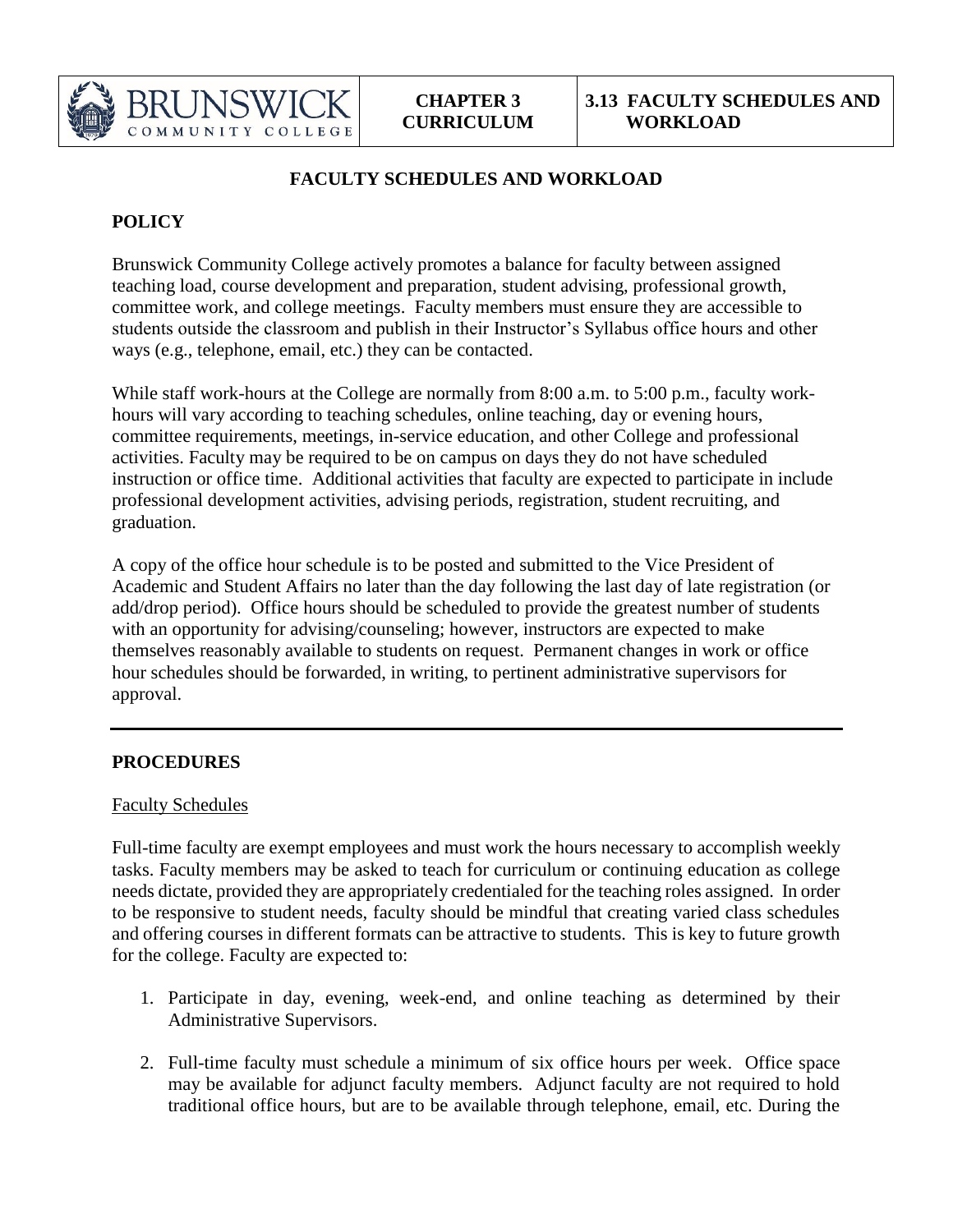

semester, distance learning instructors must be accessible to their students by telephone, email, the LMS, etc.

- 3. As full-time employees of the College, faculty work a 40 hour week. However some of their work hours require their availability to students in the evenings and on weekends. Serving as a faculty member inherently includes a varied schedule. In order to be available to students, full-time faculty members are expected to be present on campus at least 28 hours per week, with hours to be distributed across any of the five days a week that faculty are needed for class time, on campus time, or office hours. Faculty must be available on Fridays as needed for teaching, advising, conducting college-related business, and attending professional development.
- 4. Faculty are expected to be available for scheduled student appointments outside of the minimum six office hours per week as student need might dictate, especially during heavy advising and registration times.
- 5. Serving on College committees is a part of the faculty member's professional responsibility. Faculty members will be expected to participate in various committee assignments and marketing/outreach events throughout the year. A reasonable effort will be made to relate interests and abilities to committee assignments and to balance these assignments throughout the entire faculty.

#### Faculty Workloads

Faculty that are under contract for 9, 10, 11, or 12 months and are subject to the State Retirement System, except probationary employees, are considered full-time faculty. A full-time teaching load for a faculty member under an annual contract requires consideration of (1) the number of contact hours per week; (2) the number of distinctly different preparations; (3) the number of students taught; (4) the nature of the subject; (5) additional responsibilities (such as number of papers to be graded, shops to be maintained, advisee load, etc.); (6) help available from secretaries and teaching and lab assistants; and (7) related duties as assigned by the Vice President of Academic and Student Affairs. The College maintains a plan through its job descriptions, policies and procedures to ensure the equitable and reasonable assignments of faculty responsibilities.

- 1. A normal teaching load is 36-42 contact hours over the course of the fall and spring terms. In most cases, this averages to 18-21 contact hours a semester for instructors and directors. Contact hours may not be carried over from one academic year to another. A full course load for summer is 12 contact hours or a proportion that is equivalent to the length of summer employment.
- 2. Department Chairs carry additional responsibilities and will carry a reduced teaching load of 12 contact hours a semester in the fall and spring terms. Also, a proportional reduction in teaching load in the summer term will be granted.